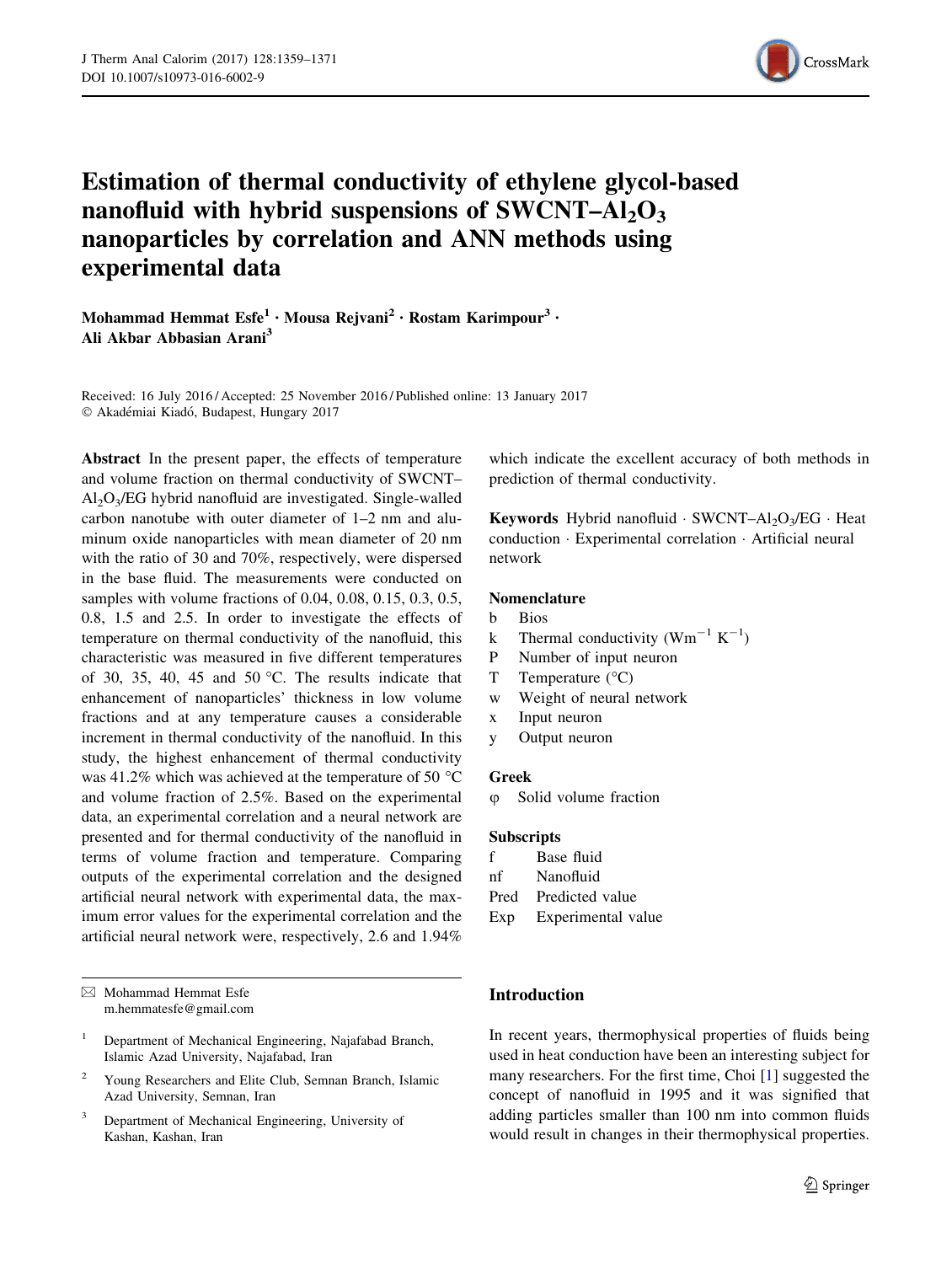Nanofluids have many applications in air-conditioning, electronic components cooling, medicine and motors cooling and lubrication [[2–4\]](#page-10-0). One of the most important thermophysical properties of nanofluids which are being used in applications concerned with heat conduction process is thermal conductivity, and it has been studied in many research works due to the numerous applications of nanofluids [\[5–12](#page-10-0)]; some equations and models are presented for prediction of thermal conductivity variations [\[13–22](#page-10-0)]. Dynamic viscosity is another thermophysical property which is investigated vastly by researchers [\[23](#page-10-0)]. These two properties affect heat transfer properties of nanofluid directly [\[24](#page-10-0)[–26](#page-11-0)].

In recent years, a new type of nanofluids had been studied which is called hybrid nanofluids. These nanofluids are generally composed of two or more different nanoparticles which are dispersed in a base fluid. The studies conducted on thermophysical properties of hybrid nanofluids signify that the properties of the hybrid nanofluids are entirely different from the ingredients properties [[27\]](#page-11-0). Carbon nanotubes (CNT) are one of the nanoparticles which are vastly being used [[28–33\]](#page-11-0), and they are also being used to compose hybrid nanofluids. Alumina  $(AI_2O_3)$  is one of the most common and inexpensive nanoparticles which is used to make hybrid nanofluids [[34–37\]](#page-11-0). Many studies had been conducted on hybrid nanofluids composed of alumina. Some of the studies on hybrid nanofluids are listed in Table 1. According to this table, alumina and carbon nanotubes are used in many studies.

In most of the researches on carbon nanotubes, multiwalled carbon nanotubes (MWCNT) are used, and only in a few of them single-walled nanotubes are studied. SWCNT/ epoxy composites are the most studied nanofluid in which single-walled nanotubes were used [\[38](#page-11-0), [39](#page-11-0)]; in some researches, water was chosen as the base fluid [\[37,](#page-11-0) [40](#page-11-0)]. Ethylene glycol (EG) is also used in some studies. In 2008 Amrollahi et al. [\[41](#page-11-0)] conducted a research on SWCNT/EG nanofluid while the effects of temperature, volume fraction and ultrasonic blending time on thermal conductivity of the nanofluid were studied. The measurements were taken for volume fractions of 0.5 and 2.5 and at temperatures of 25 and 50 $\degree$ C.

Harish et al. [\[42](#page-11-0)] studied on SWCNT/EG. They increased volume fraction to 0.2%, and they observed that relative thermal conductivity of the nanofluid was enhanced to 14.8%. They compared their experimental results with present models.

In the present research, for the first time the hybrid nanofluid composed of  $Al_2O_3$  and MWCNT nanoparticles and ethylene glycol base fluid is studied and the effects of temperature and solid volume fraction on thermal conductivity of the nanofluid are investigated. Volume fraction variations were within 0.04 and 2.5%, and the temperature

Table 1 A literature review on thermophysical properties of hybrid nanofluids

| Base fluid<br>Authors                                  | Dispersed particles            |                                |
|--------------------------------------------------------|--------------------------------|--------------------------------|
| Munkhbayar et al. $[43]$ , Chen et al. $[44]$<br>Water | <b>MWCNT</b>                   | Ag                             |
| Jana et al. $[45]$<br>Water                            | <b>MWCNT</b>                   | Au, Cu                         |
| Water<br>Chen et al. $[46]$                            | <b>MWCNT</b>                   | Fe <sub>2</sub> O <sub>3</sub> |
| Baghbanzadeha et al. [47, 48]<br>Water                 | <b>MWCNT</b>                   | Silica                         |
| Aravind et al. [49]<br>Water                           | <b>MWCNT</b>                   | Graphene                       |
| Water, EG<br>Aravind and Ramaprabhu [50]               | <b>MWCNT</b>                   | Graphene                       |
| Baby and Ramaprabhu [51–53]<br>Water, EG               | <b>MWCNT</b>                   | Ag, HEG                        |
| Water<br>Sundar et al. $[54]$                          | <b>MWCNT</b>                   | Fe <sub>3</sub> O <sub>4</sub> |
| Oil<br>Zhang et al. $[55]$                             | <b>CNT</b>                     | MoS <sub>2</sub>               |
| Megatif et al. $[56]$<br>Water                         | <b>CNT</b>                     | TiO <sub>2</sub>               |
| Rajesh and Venkatasubbaiah [57]<br>Water               | <b>SWCNT</b>                   | Cu                             |
| Water<br>Ho et al. $[58, 59]$                          | $Al_2O_3$                      | <b>PCM</b>                     |
| Suresh et al. $[60, 61]$<br>Water                      | $Al_2O_3$                      | Cu                             |
| Han et al. $[62]$<br>Water                             | $Al_2O_3$                      | Ag                             |
| Bhosale et al. $[63]$<br>Water                         | Al <sub>2</sub> O <sub>3</sub> | CuO                            |
| Oil<br>Zhang et al. $[64]$                             | Al <sub>2</sub> O <sub>3</sub> | SiC                            |
| Oil<br>Jiao et al. $[65]$                              | Al <sub>2</sub> O <sub>3</sub> | SiO <sub>2</sub>               |
| Oil<br>Kalita et al. [66]                              | Al <sub>2</sub> O <sub>3</sub> | MoS <sub>2</sub>               |
| Hemmat Esfe et al. [67]<br>Water                       | Ag                             | MgO                            |
| Hemmat Esfe et al. [68]<br>Water/EG                    | Cu                             | TiO <sub>2</sub>               |
| Hemmat Esfe et al. [69]<br>Water/EG                    | <b>DWCNT</b>                   | ZnO                            |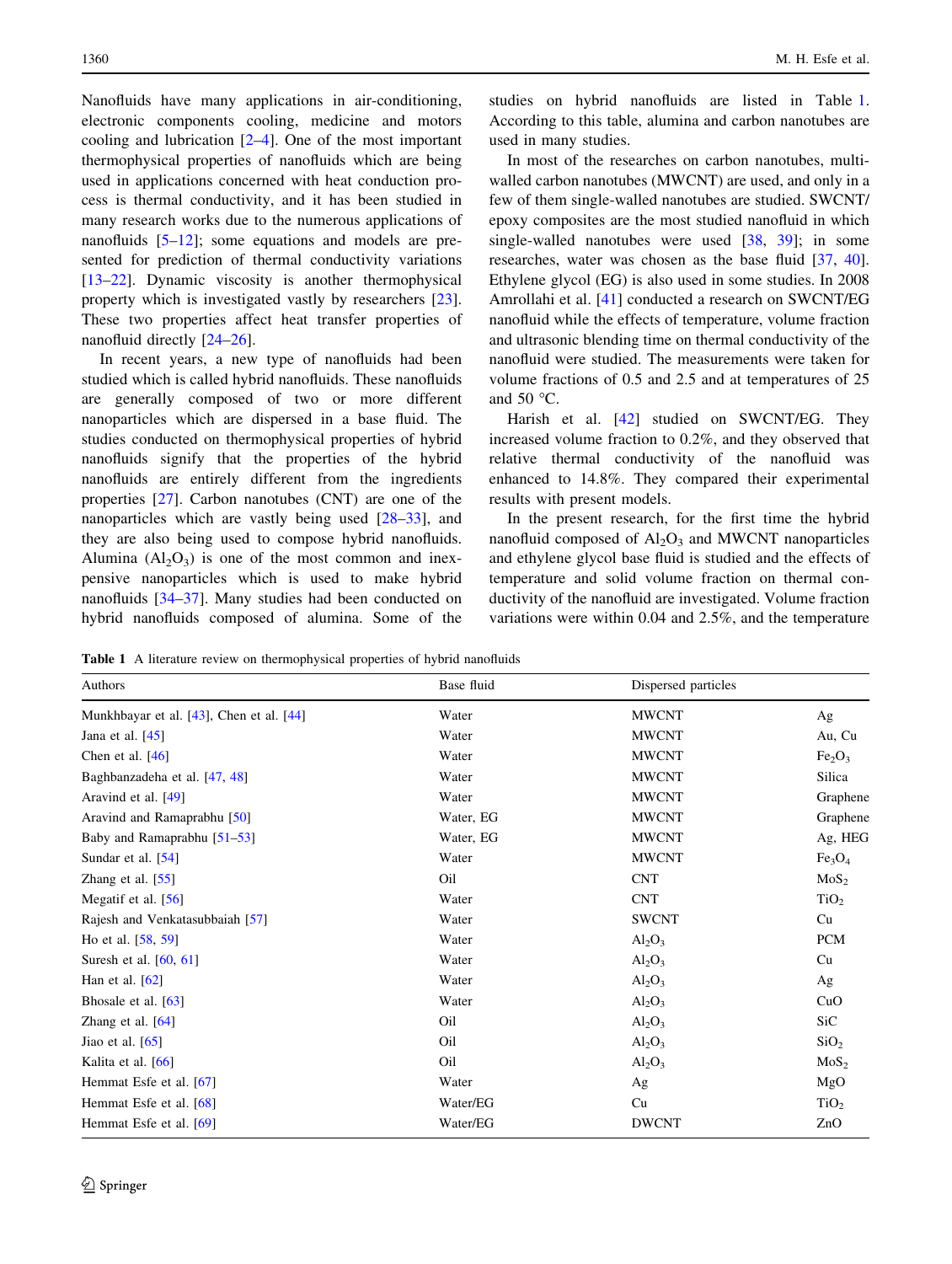variations were  $30-50$  °C. At the end of this research, the experimental results are compared and modeled with an experimental correlation and a neural network.

# Experimental

In order to compose the nanofluid, the nanoparticles of alumina and carbon nanotubes were weighted with the proportion of 70 and 30%, respectively, and then they were dispersed in ethylene glycol base fluid with volume fractions of 0.04, 0.08, 0.15, 0.3, 0.5, 0.8, 1.5 and 2.5. Specifications of SWCNTs and  $Al_2O_3$  nanoparticles are listed in Tables 2 and 3.

The outer diameter of SWCNT was 1–2 nm, and the diameter of  $Al_2O_3$  was 20 nm. To identify morphological properties of nanoparticles, the transmission electron microscopy (TEM) method was used. TEM sample of  $Al_2O_3$  nanoparticles and SWCNTs is shown in Fig. 1.

After premixing the nanoparticles with the base fluid, the nanofluid was mixed using a magnetic blender for 1 h; afterward in order to reach an excellent dispersion as well as to enhance the stability of the nanofluid, the mixture was

**Table 2** Physicochemical property of  $\text{Al}_2\text{O}_3$  nanoparticle

| Parameter              | Value                                  |
|------------------------|----------------------------------------|
| Color                  | White                                  |
| Purity                 | $+%99$                                 |
| <b>SSA</b>             | $>138$ m <sup>2</sup> g <sup>-1</sup>  |
| APS                    | $20 \text{ nm}$                        |
| Density                | 3890 kg m <sup><math>-3</math></sup>   |
| Morphology             | Nearly spherical                       |
| Specific heat capacity | 880 J $\text{Kg}^{-1}$ K <sup>-1</sup> |

|  | <b>Table 3</b> Physicochemical characteristics of SWCNTs |  |  |  |
|--|----------------------------------------------------------|--|--|--|
|--|----------------------------------------------------------|--|--|--|

| Parameter             | Value                                    |
|-----------------------|------------------------------------------|
| Color                 | black                                    |
| Purity                | Single-walled nanotubes $>90$ mass%      |
| Outside diameter      | $1-2$ nm                                 |
| Inside diameter       | $0.8 - 1.6$ nm                           |
| Length                | 5–30 um                                  |
| Thermal conductivity  | 50–200 W m <sup>-1</sup> K <sup>-1</sup> |
| SSA.                  | $>380 \text{ m}^2 \text{ g}^{-1}$        |
| Ash                   | $<$ 1.5 mass $%$                         |
| Tap density           | $0.14~{\rm g~cm^{-3}}$                   |
| True density          | $\sim$ 2.1 g cm <sup>-3</sup>            |
| Electric conductivity | $>100 S cm^{-1}$                         |
| Manufacturing Method  | CVD                                      |

homogenized for 8 h in an ultrasonic vibrator (1200 W, 19.9 kHz) which was produced by Kimia Nano Danesh Co.

The high production cost of carbon nanofluids that have superior thermal properties in addition to undesirable properties of oxide nanofluids which are cheap and available has encouraged researchers to combine these two types of particles. Hybrid nanofluids have a practical combination of superior properties and reasonable cost and can be introduced as a new generation of practical nanofluids.

## Thermal conductivity measurement

KD2 Pro (Decagon Devices, USA) thermal property analyzer was utilized for measuring thermal conductivity. The accuracy of this device is 5%, and it is capable of measuring thermal conductivity in w mk<sup> $-1$ </sup> range from 0.02 up to 2. It uses the transient line heat source method to measure thermal conductivity. This device is equipped with KS1 sensor which is made of stainless steel, and its diameter and length are, respectively, 1.28 and 60 mm. It should be noted that the error is minimized when natural convection is minimum; therefore, the probe must be inserted perpendicularly into the fluid [[70\]](#page-12-0). In order to verify the measured values, each measurement was repeated for five times.

## Experimental results

In the present study, thermal conductivity of SWCNT–  $Al_2O_3/EG$  hybrid nanofluid was investigated empirically, and then a nonlinear correlation was extracted for prediction of thermal conductivity of the nanofluid. Carbon nanotubes and aluminum oxide were used in volume fractions of 70 and 30%, respectively. The measurements were taken at the temperatures of  $30-50$  °C. A variety of different suspensions with solid volume fractions of 0.04, 0.08, 0.15, 0.3, 0.5, 0.8, 1.5 and 2.5 had been studied in this research.



Fig. 1 TEM images for (a) SWCNTs and (b)  $\text{Al}_2\text{O}_3$  nanoparticles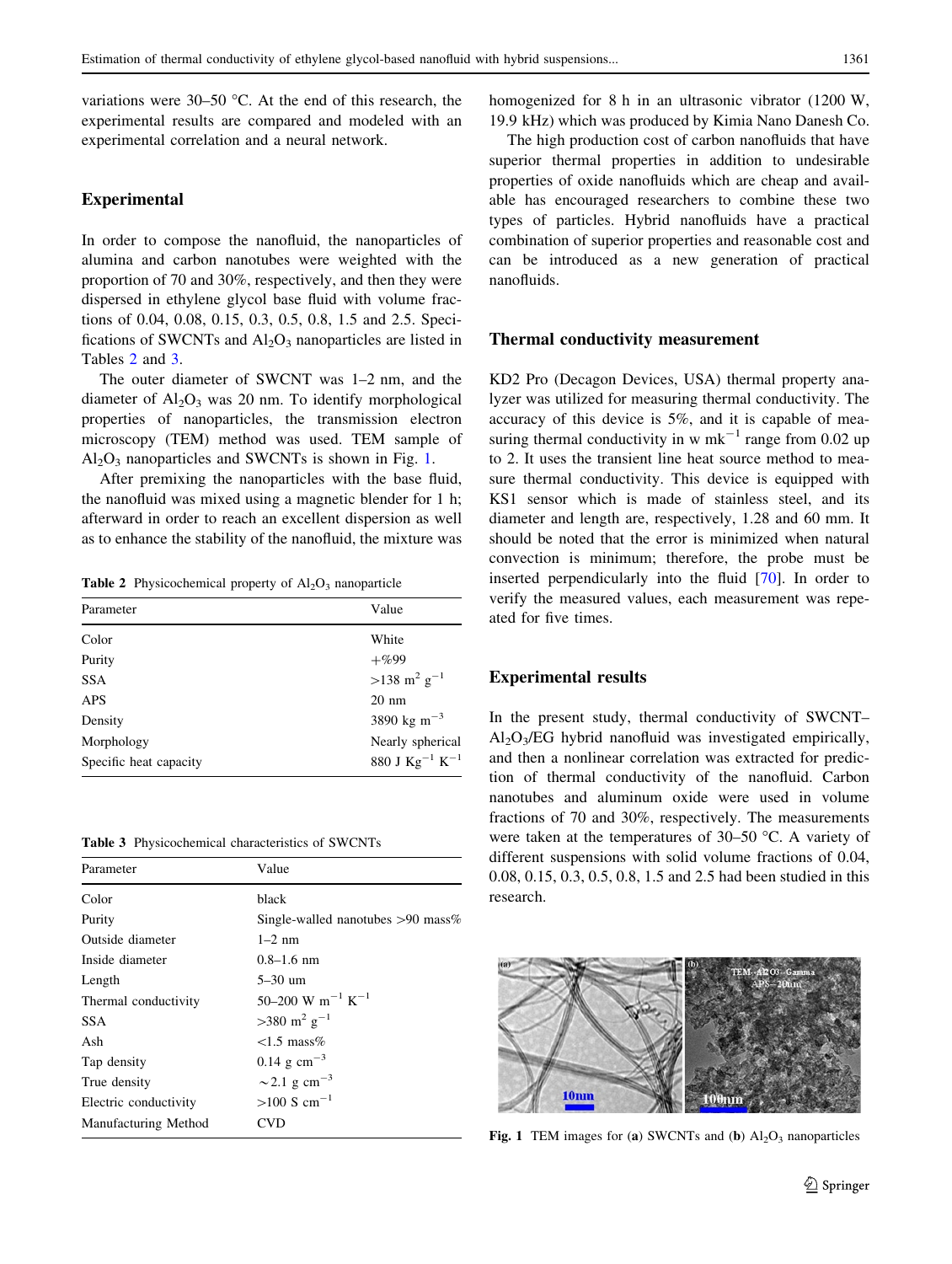In Fig. 2, the changes of thermal conductivity in terms of temperature are depicted for different volume fractions. According to this figure, in every volume fractions thermal conductivity is increased due to temperature increment. The cause of this behavior could be correlated with the increment of nanoparticles kinetic energy which results in more collision and enhanced Brownian movement. For samples with lower solid volume fractions of nanoparticles, thermal conductivity is less influenced by temperature changes, but as for higher volume fractions the increment of thermal conductivity is relatively intense. This could be clearly observed by investigating the diagram slopes for each of the volume fractions. For instance, thermal conductivity mean variations ratio in terms of temperature (slope of the diagram) for the sample with 0.04% volume fraction is significantly lower than the sample with volume fraction of 2.5.

Figure 3 illustrates the variations of relative thermal conductivity in terms of solid volume fractions. According to this figure at a constant temperature along with increasing solid volume fraction of nanoparticles, thermal conductivity would be enhanced. This phenomenon may be related to increasing number of nanoparticles which results in more collisions between the nanoparticles. Also with regard to this figure, it can be seen that in low volume fractions, temperature has negligible influence over thermal conductivity, but in high volume fractions temperature significantly affects thermal conductivity. For instance in 0.04 volume fraction, thermal conductivity is not changed considerably due to temperature variations, but the sample with 2.5 volume fraction is egregiously affected by temperature variations. The cause of this phenomenon is that in lower volume fractions, the base fluid plays the main role



Fig. 2 Thermal conductivity changes in terms of temperature

in heat conduction and the temperature variations have insignificant influence over the thermal conductivity of the base fluid; therefore, in samples with low volume fractions, temperature has negligible influence over the thermal conductivity of the composed nanofluid. On the other hand, when the volume fraction of nanoparticles enhances, their participation in heat conduction process would be considerable, and due to the fact that the thermal conductivity of the nanoparticles is more affected by temperature, then the nanofluid thermal conductivity will be more influenced by temperature variations. Also it can be observed in Fig. 3 that at a constant temperature along with volume fraction increment up to a specific amount, the ratio of thermal conductivity variations (slope of the diagram) would be increased. When volume fraction is increased from a specific amount, this ratio would be decreased. The cause of this behavior is the fact that when the volume fraction of nanoparticles is very low, the base fluid plays the major role in heat conduction, but when the number of the nanoparticles is increased, their participation in heat conduction process is more significant, and because the thermal conductivity of the nanoparticles is considerably higher than the base fluid, thermal conductivity of the composed nanofluid will be increased significantly. When the volume fraction of the nanoparticles is increased furthermore, almost complete chains of carbon nanotubes would be formed in the fluid; subsequently the role of nanoparticles in heat conduction process becomes dominant. At this point since the base fluid is saturated with nanoparticles, adding more nanoparticles would not change the thermal conductivity of the composed nanofluid. With



Fig. 3 Relative thermal conductivity of SWCNTs–Al<sub>2</sub>O<sub>3</sub>/EG versus solid volume fraction for different temperatures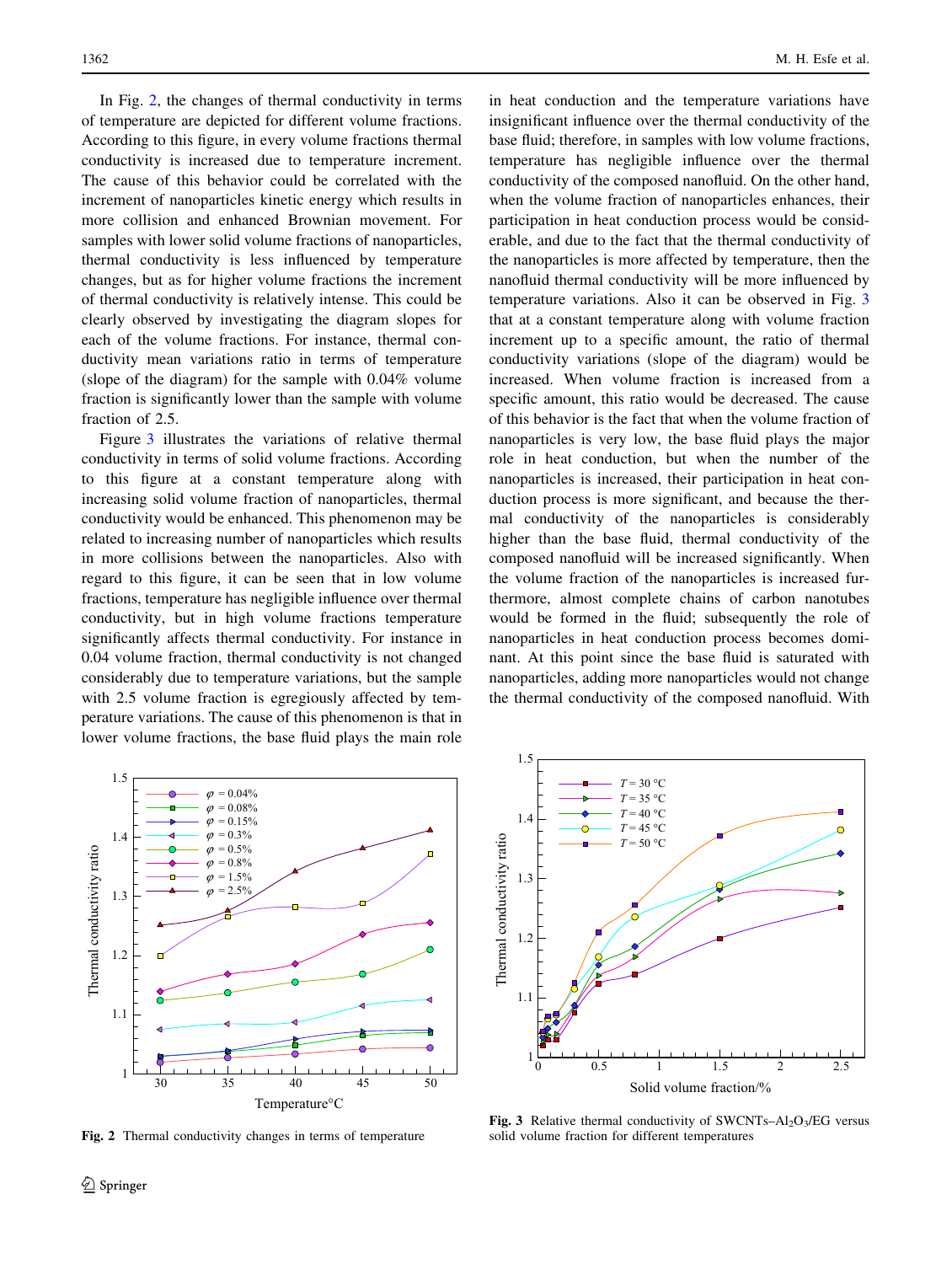regard to these results, it was revealed that for cooling applications, using nanoparticles with 1.5 volume fraction is more cost efficient.

For further investigation of temperature and volume fraction effects on relative thermal conductivity, the curve of thermal conductivity in terms of temperature and volume fractions is depicted separately in Fig. 4. As it can be seen, thermal conductivity enhancement due to volume fraction variation is more observable in higher temperatures. Also in high volume fractions, the increment of thermal conductivity due to temperature variation is more drastic than in low volume fractions. In fact the presence of more nanoparticles in high volume fractions would cause the temperature to affect the Brownian movement more significantly which results in thermal conductivity enhancement.

Equation 1 defines thermal conductivity enhancement.

Thermal conductivity enhancement (
$$
\%
$$
) =  $\frac{k_{\text{nf}} - k_{\text{bf}}}{k_{\text{bf}}} \times 100$  (1)

In Table 4, the maximum thermal conductivity enhancement of the hybrid nanofluid in this study is compared with the results of previous researches. The results signify that the maximum enhancement of thermal conductivity of the hybrid nanofluid was 41.2% which is considerably higher in comparison with the previous researches.

## Proposed experimental correlation

In order to facilitate thermal conductivity prediction for the hybrid nanofluid in industrial and commercial applications, with respect to the experimental data a correlation is



Fig. 4 Thermal conductivity enhancement of SWCNTs–Al<sub>2</sub>O<sub>3</sub>/EG hybrid nanofluids as a function of solid volume fraction and temperature

|  |  |  |  |  |  |  | <b>Table 4</b> A comparison of the maximum conduction enhancement of the present study with previous researches |  |  |  |  |  |  |  |
|--|--|--|--|--|--|--|-----------------------------------------------------------------------------------------------------------------|--|--|--|--|--|--|--|
|--|--|--|--|--|--|--|-----------------------------------------------------------------------------------------------------------------|--|--|--|--|--|--|--|

| Authors                   | Base fluid | Dispersed particles                  | Conditions                                            | Maximum enhancement/% |
|---------------------------|------------|--------------------------------------|-------------------------------------------------------|-----------------------|
| Suresh et al. $[60]$      | Water      | $Al_2O_3$ -Cu                        | $2 \text{ vol%}$                                      | 12.11                 |
| Baby and Ramaprabhu [52]  | Water      | MWCNT-HEG                            | $0.05$ vol $%$                                        | 20                    |
| Abbasi et al. [71]        | Gum arabic | MWCNT–Al <sub>2</sub> O <sub>3</sub> | $0.1$ vol $\%$                                        | 20.68                 |
| Hemmat Esfe et al. [69]   | Water/EG   | DWCNT-ZnO                            | $1\%$ vol                                             | 32.9                  |
| Paul et al. [72]          | EG         | $Al-Zn$                              | $0.1$ vol $%$                                         | 16                    |
| Hemmat esfe et al. $[68]$ | Water/EG   | $Cu-TiO2$                            | $2\%$ vol                                             | 42.6                  |
| Baghbanzadeha et al. [47] | Water      | MWCNT-silica                         | 0.1 mass% $(50\% \text{ silica}, 50\% \text{ MWCNT})$ | 16.7                  |
| Baghbanzadeha et al. [47] | Water      | MWCNT-silica                         | 0.1 mass% $(80\% \text{ silica}, 20\% \text{ MWCNT})$ | 12.3                  |
| Munkhbayar et al. [43]    | Water      | MWCNT-Ag                             | $0.05$ mass% MWCNT-3 mass% Ag                         | 14.5                  |
| Hemmat Esfe et al. [37]   | Water      | MWCNT–Al <sub>2</sub> O <sub>3</sub> | $1\%$ vol                                             | 18                    |
| Chen et al. $[46]$        | Water      | MWCNT–Fe <sub>2</sub> O <sub>3</sub> | $0.05$ mass% MWCNT-0.02 mass% Fe2o3                   | 27.75                 |
| Present work              | Water      | SWCNT–Al <sub>2</sub> O <sub>3</sub> | $2.5 \text{ vol%}$                                    | 41.2                  |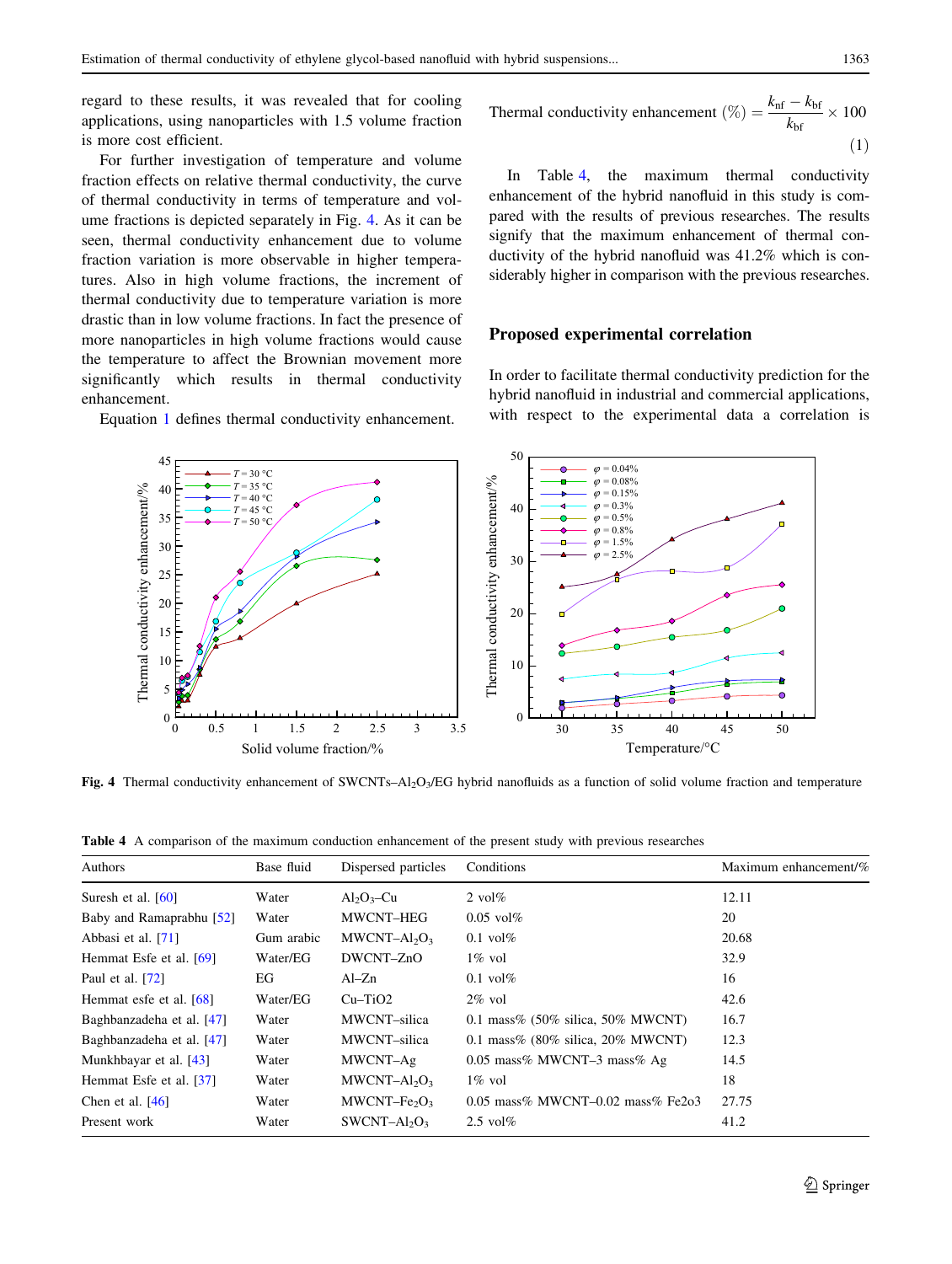<span id="page-5-0"></span>presented in this study. In Eq. 2, thermal conductivity of the nanofluid is defined in terms of temperature and solid volume fraction and it is applicable for the volume fractions which are less than 2.5% and at temperatures between 30 and 50  $^{\circ}$ C. Although the equation may seem simple, it has an excellent accuracy in prediction of SWCNT– $Al_2O_3/$ EG hybrid nanofluid. In this equation, the thermal conductivity ratio of nanofluids to base fluid can be calculated.

$$
\frac{k_{\rm nf}}{k_{\rm f}} = 0.008379 \times \left[ (\varphi)^{0.4439} \times T^{0.9246} \right] + 0.963 \tag{2}
$$

The values of errors and deviations in terms of solid volume fraction percentage are presented in Eq. 2. As it shown in Fig. 5, the errors and deviations of the data which had been obtained by the presented experimental correlation are not more than 2.6% which signify the excellent accuracy of this equation in thermal conductivity prediction for SWCNT–Al<sub>2</sub>O<sub>3</sub>/EG hybrid nanofluid. Equation  $3$ is used for calculating the data deviations

$$
\text{Dev} = \frac{\left[\frac{\left(\frac{k_{\text{nf}}}{k_{\text{f}}}\right)_{\text{Exp}} - \left(\frac{k_{\text{nf}}}{k_{\text{f}}}\right)_{\text{Pred}}}{\left(\frac{k_{\text{nf}}}{k_{\text{f}}}\right)_{\text{Exp}}}\right] \times 100\tag{3}
$$

Figure 6 depicts the comparison of experimental data with the data obtained from Eq. 2. As it is clear in this figure, the data points are laid on or in the proximity of the bisector line which signifies the proper accordance of the obtained data with the experimental data.

A better comparison between the obtained data and the experimental data in different temperatures is presented in Fig. [7](#page-6-0).

Eventually based on Ref. [\[73](#page-12-0)], the analysis of thermal conductivity sensitivity was conducted in proportion to

volume fraction, and its results are shown in Fig. [8](#page-7-0). This analysis determines the sensitivity of thermal conductivity in proportion to volume fraction at different temperatures. In the present research, the analysis is performed considering the effect of variations of volume fractions up to 10% in the base fluid. As it is clear in the figure, as a result of temperature increment, thermal conductivity sensitivity to volume fraction is increased. This means that in a constant volume fraction, adding a specific amount of nanoparticles into the base fluid has a more intense effect on thermal conductivity at high temperatures.

### Artificial neural network designing

Neural networks are being used in order to classify, identify, reconstruct the pattern, generalize and optimize the data. In the science of mechanical engineering, this method is vastly being used for recognizing a specific pattern between the obtained experimental data, so neural network will be capable of predicting new data with excellent accuracy after it recognized the pattern of the data. Neural network may use complex mathematical equations such as nonlinear equations on output and input data to find a pattern between them. Choosing appropriate inputs in terms of number, type and true configuration of neural network is very effective on the accuracy of the neural network. The inputs must be chosen in a way that they are compatible with the physics of the problem. As for the configuration of the model, if the number of the neurons of hidden layer is chosen too low, the neural network cannot appropriately model the behavior of the data, so the error of



Fig. 5 Margin of deviation of the presented correlation



Fig. 6 Comparison between experimental data and correlation outputs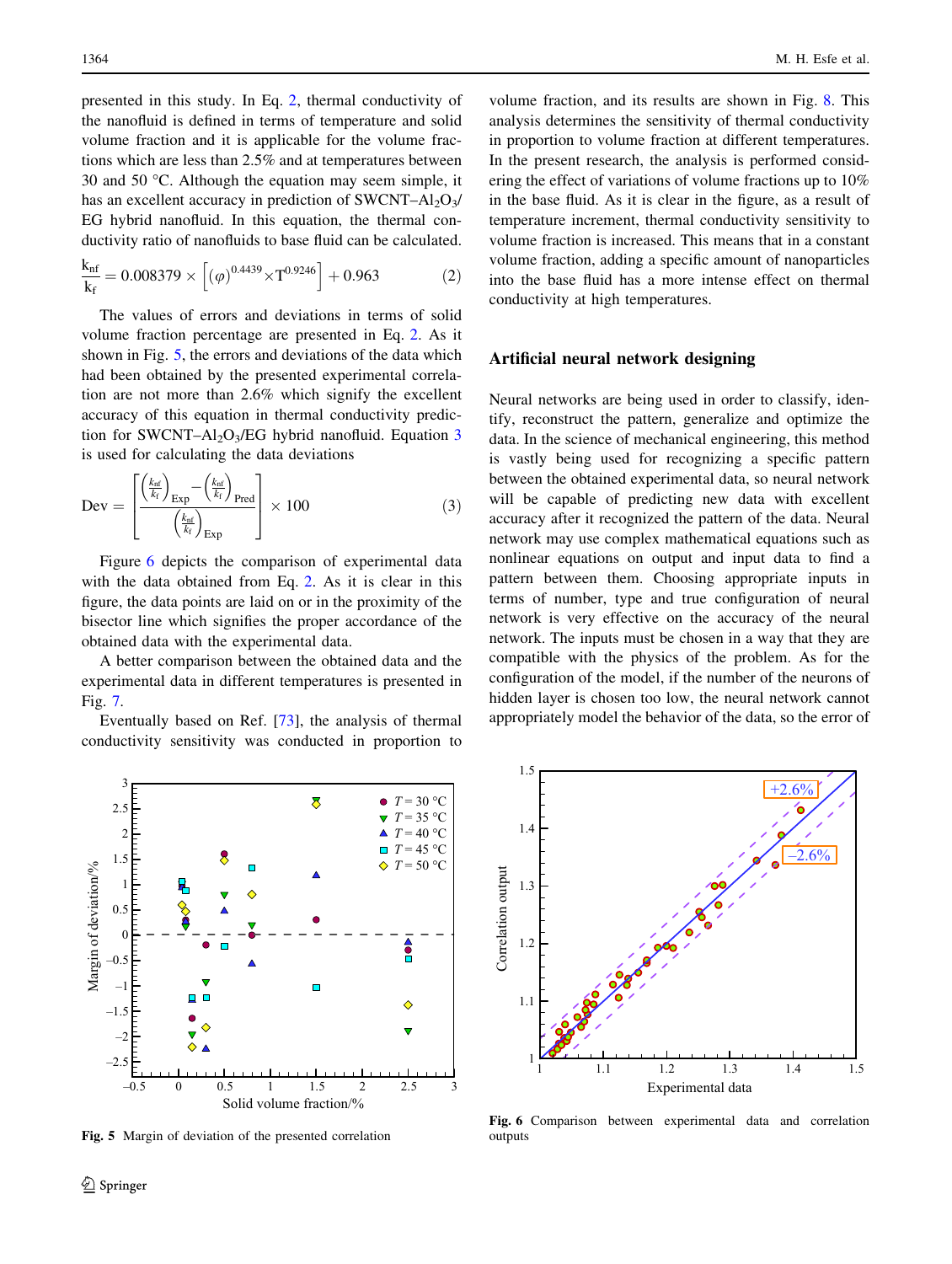<span id="page-6-0"></span>

Fig. 7 Comparison between the measured data and correlation data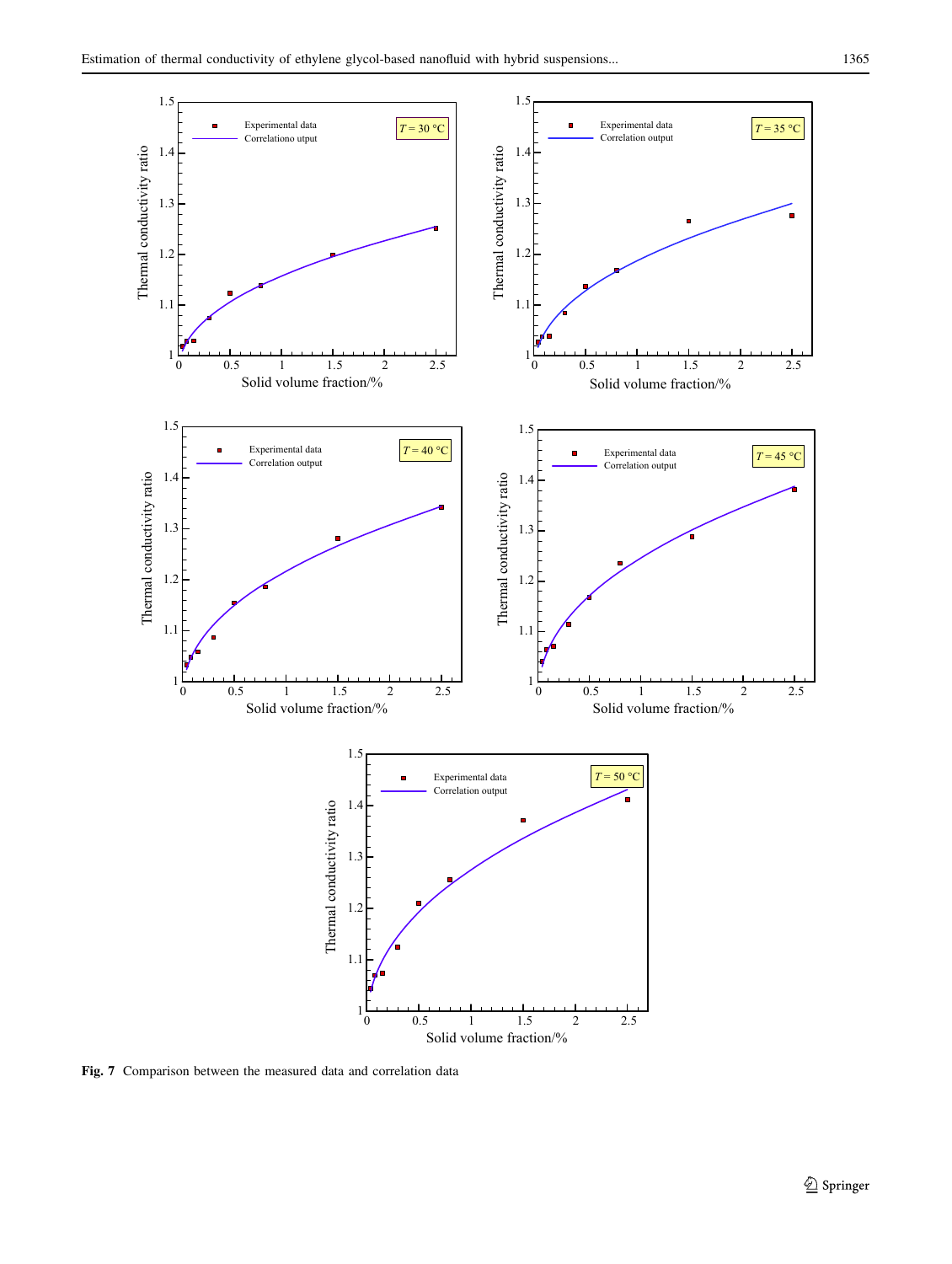<span id="page-7-0"></span>



 $T = 30 °C$  **T**  $T = 35 °C$  **T**  $T = 40 °C$  **T**  $T = 45 °C$  **T**  $T = 50 °C$ 



Fig. 9 Comparison between ANN models and experimental data

the model will be too high. If too much of neurons are chosen for the hidden layer, the training process would be extended and it may be laid in local minimum.

Each neural network is made up of some neurons, and these neurons are laid in input, output and hidden layers. These neurons behave according to Eq. 4.

$$
y_{j} = \sum_{i=1}^{p} \omega_{ji} x_{i} + b_{j}
$$
 (4)

where  $x_i$  is input neuron, P is number of input neurons,  $w_{ii}$ is the corresponding weight between the  $i$  and  $j$  neurons, and  $b_i$  is the bios of j neuron. The output neuron is shown by  $y_i$  which is obtained by setting  $w_{ii}$  of the network.



On the whole, creating a neural network is consisted of three steps: training, verification and model testing. A considerable number of available data are being used for training purpose. The remaining data are being used for verification and testing of the neural network. In this research, 40 sets of data are used, and temperature and volume fraction are considered as input while thermal conductivity of the nanofluid is the output. A better comparison between the experimental data and the artificial neural network data in different temperatures is presented in Fig. 9.

As it can be seen for all 40 sets of data, the results are compatible with the experimental data and the error and deviation values for relative thermal conductivity were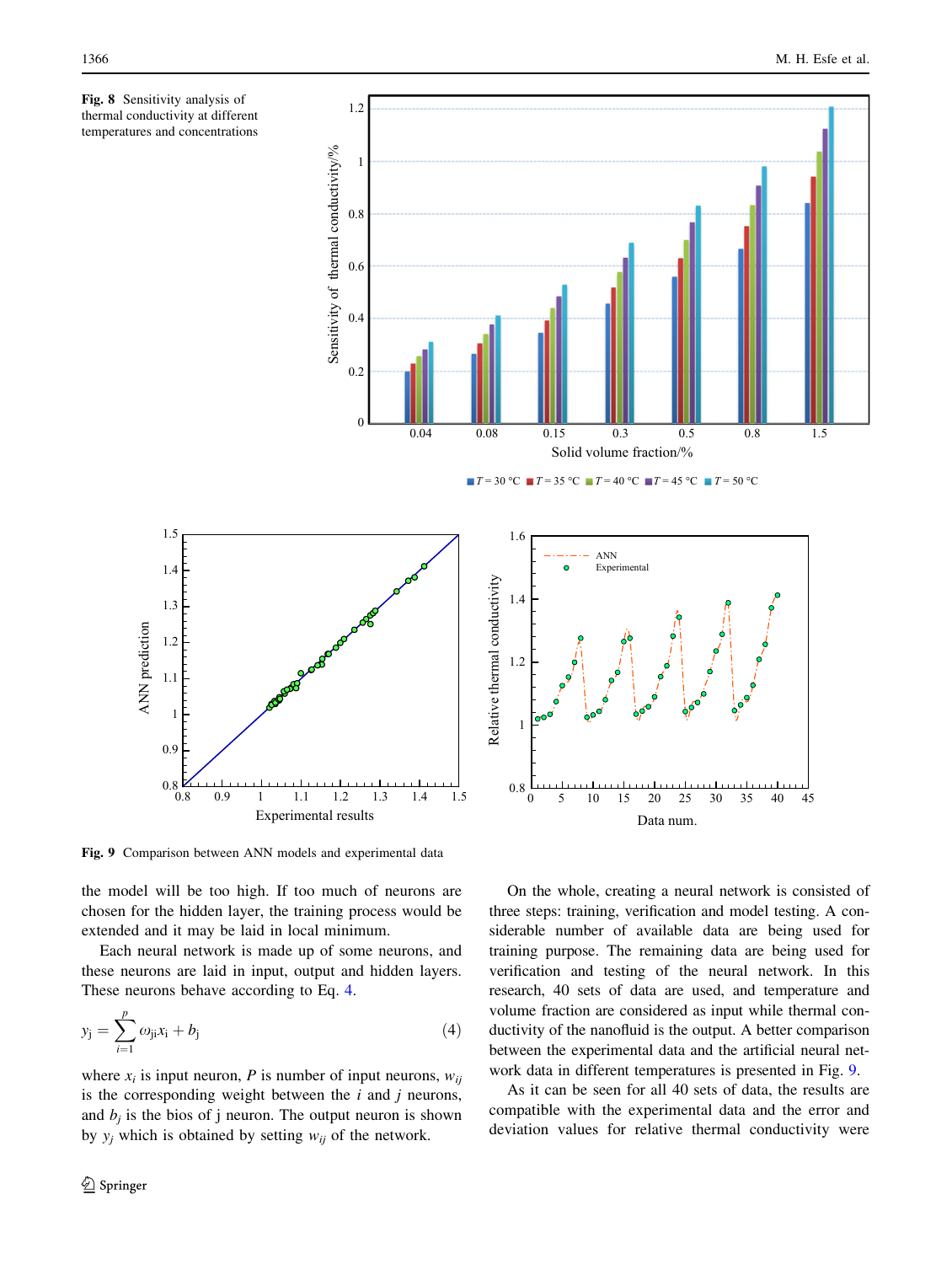

Fig. 10 Difference between experimental and ANN results

Fig. 11 Relative thermal conductivity versus temperature (comparison of ANN model and experimental data)

lower than 1.94% for all volume fractions and at any temperature, which is considerably lower than corresponding values of experimental correlation. The relatively low deviation signifies excellent accuracy of the artificial neural network in predicting relative thermal conductivity of SWCNT–Al2O3/EG hybrid nanofluid.

In order to calculate deviation of data, Eq. [3](#page-5-0) is used. Figure 10 illustrates the difference between neural network outputs and experimental results in which the maximum deviation is 0.0244.

Figure 11 presents thermal conductivity in various volume fractions and temperatures. In this figure, the accordance of neural network outputs and experimental results at temperature range of  $30-50$  °C and in volume fractions from 0.04 up to 2.5% are clearly observable.

Figure [12](#page-9-0) illustrates the training, verification and testing steps of artificial neural network, and it indicates the error for each of the steps.

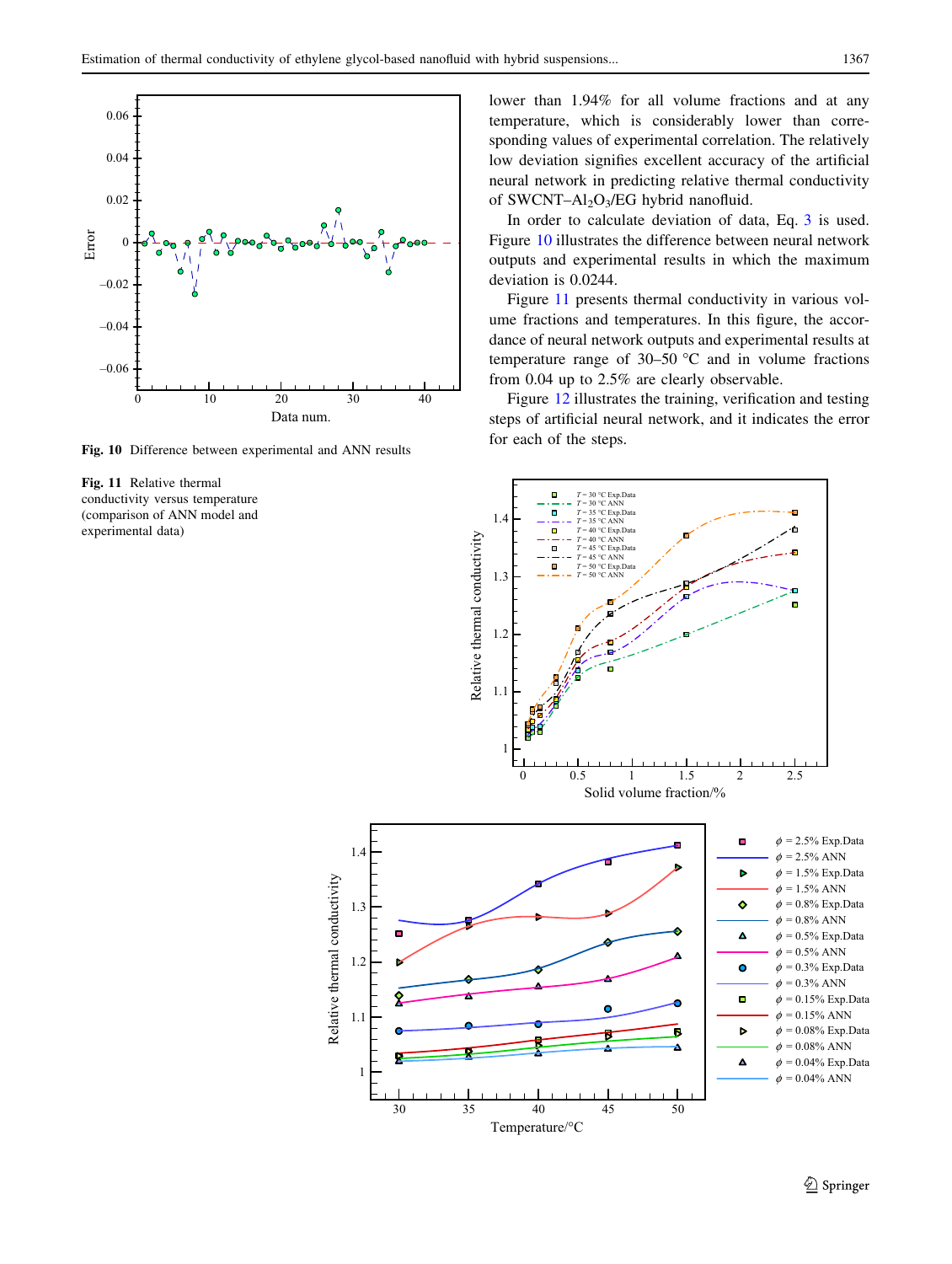<span id="page-9-0"></span>

Fig. 12 Training, cross validation and test step results of ANN design

# **Conclusions**

In the present study, thermal conductivity of SWCNT–  $Al_2O_3/EG$  hybrid nanofluid is investigated for volume fractions of 0.04, 0.08, 0.15, 0.3, 0.5, 0.8, 1.5 and 2.5 at temperatures from 30 to 50  $^{\circ}$ C. In this study, alumina nanoparticles and carbon nanotubes with the ratio of 70 and 30%, respectively, were dispersed in the base fluid. Increase in volume fraction and temperature was resulted in relative thermal conductivity enhancement. It was also revealed that the increment of thermal conductivity due to the variation of volume fraction at high temperatures was significantly higher than the corresponding increment at low temperatures. Also in high volume fractions, thermal conductivity of the nanofluid is more sensitive to temperature variations. On the other hand in low volume fractions along with temperature variation, thermal conductivity was changed slightly. The most important difference between this research and the previous studies is that a nanofluid with high nanoparticle content was studied in the present research. In the previous researches on nanofluids with the base fluid of ethylene glycol and CNT nanoparticles, solid volume fractions were lower than 1%, and volume fractions up to 2.5% were studied in this paper. From the results of the test, it was revealed that the ratio of thermal conductivity variations was increased as a result of volume fraction increment, but when the volume fraction reaches to a specific value, this ratio would be decreased. The maximum thermal conductivity enhancement of 41.2% was achieved at 50  $\degree$ C and for the volume fraction of 2.5%. This increment is significantly higher in comparison with the results of the previous studies.

An experimental correlation for thermal conductivity of the nanofluid in terms of volume fraction and temperature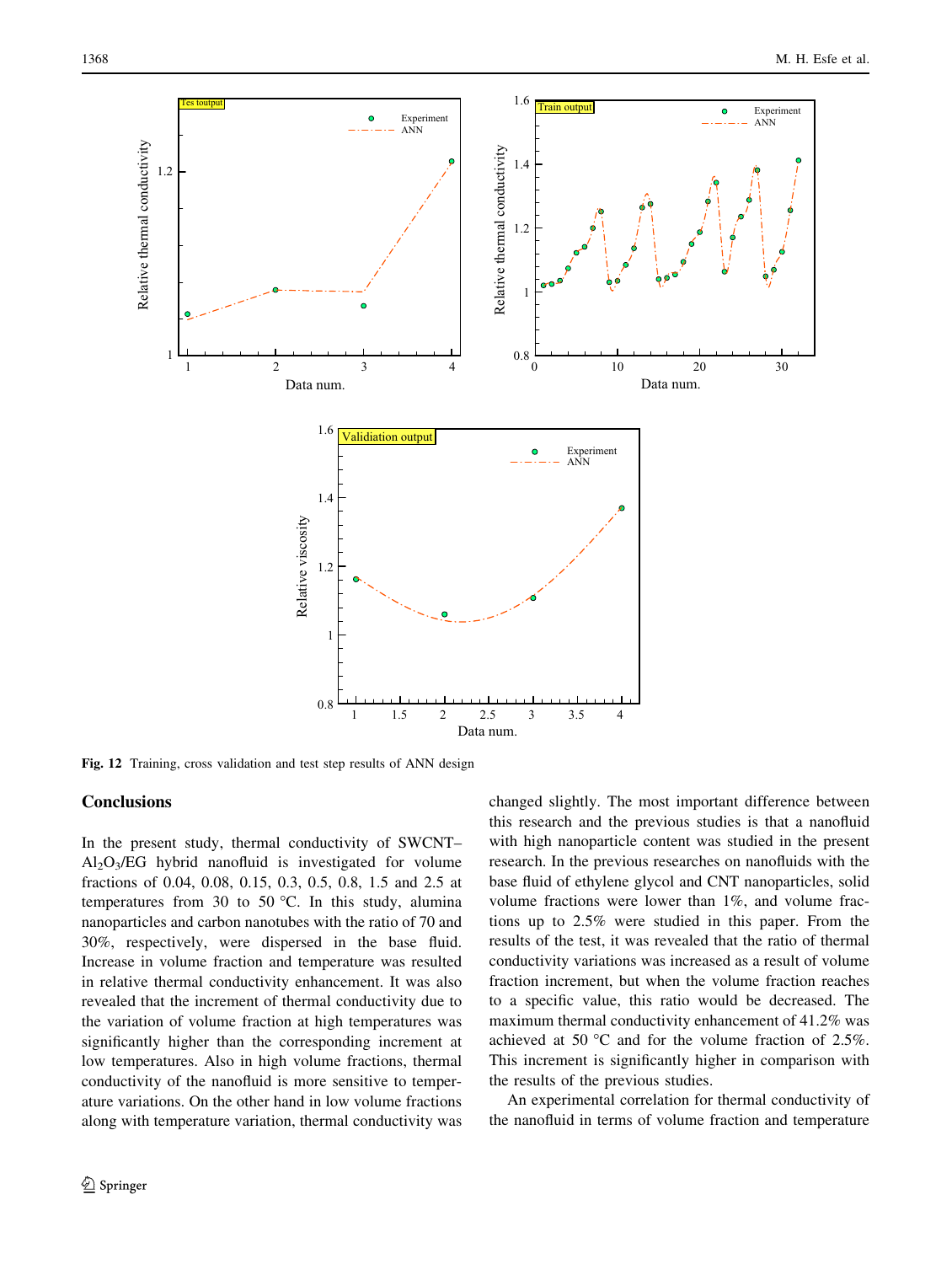<span id="page-10-0"></span>was proposed based on the experimental results. Also an artificial neural network was designed based on temperature and volume fraction inputs and thermal conductivity output. From the comparison of the proposed correlation and empirical data, the maximum error calculated was equal to 2.6% which signifies the acceptable accuracy of the proposed experimental correlation. This correlation is only applicable for volume fractions less than 2.5% and the temperatures within  $30-50$  °C. The maximum data deviation for the outputs of the neural network was 1.94% that testifies the excellent accuracy of the neural network in predicting thermal conductivity.

### References

- 1. Choi SUS. Enhancing thermal conductivity of fluids with nanoparticles. Proc ASME Int Mech Eng Congr Expo. 1995;1995(66):99–105.
- 2. Bahiraei M, Mashaei PR. Using nanofluid as a smart suspension in cooling channels with discrete heat sources. J Therm Anal Calorim. 2015;119:2079–91.
- 3. Moshizi SA, Malvandi A. Different modes of nanoparticle migration at mixed convection of  $Al_2O_3$ -water nanofluid inside a vertical microannulus in the presence of heat generation/absorption. J Therm Anal Calorim. 2016;126:1–16.
- 4. Hosseinipour E, Heris SZ, Shanbedi M. Experimental investigation of pressure drop and heat transfer performance of amino acid-functionalized MWCNT in the circular tube. J Therm Anal Calorim. 2016;124:205–14.
- 5. Hemmat Esfe M, Afrand M, Karimipour A, Yan W-M, Sina N. An experimental study on thermal conductivity of MgO nanoparticles suspended in a binary mixture of water and ethylene glycol. Int Commun Heat Mass Transf. 2015 [cited 2016 Apr 2];67:173–5. [http://www.sciencedirect.com/science/article/pii/](http://www.sciencedirect.com/science/article/pii/S0735193315001505) [S0735193315001505](http://www.sciencedirect.com/science/article/pii/S0735193315001505).
- 6. Hemmat Esfe M, Saedodin S. An experimental investigation and new correlation of viscosity of ZnO-EG nanofluid at various temperatures and different solid volume fractions. Exp Therm Fluid Sci. 2014;55:1–5. doi:[10.1016/j.expthermflusci.2014.02.](http://dx.doi.org/10.1016/j.expthermflusci.2014.02.011) [011](http://dx.doi.org/10.1016/j.expthermflusci.2014.02.011).
- 7. Hemmat Esfe M, Saedodin S, Akbari M, Karimipour A, Afrand M, Wongwises S, et al. Experimental investigation and development of new correlations for thermal conductivity of CuO/EGwater nanofluid. Int. Commun. Heat Mass Transf. 2015 [cited 2016 Apr 2];65:47–51. doi:[10.1016/j.icheatmasstransfer.2015.04.](http://dx.doi.org/10.1016/j.icheatmasstransfer.2015.04.006) [006](http://dx.doi.org/10.1016/j.icheatmasstransfer.2015.04.006).
- 8. Hemmat Esfe M, Saedodin S, Asadi A, Karimipour A. Thermal conductivity and viscosity of Mg (OH) 2-ethylene glycol nanofluids. J Therm Anal Calorim. 2015;120:1145–9.
- 9. Hemmat Esfe M, Saedodin S, Bahiraei M, Toghraie D, Mahian O, Wongwises S. Thermal conductivity modeling of MgO/EG nanofluids using experimental data and artificial neural network. J Therm Anal Calorim. 2014;118:287–94.
- 10. Hemmat Esfe M, Saedodin S, Mahian O, Wongwises S. Thermal conductivity of AlO/water nanofluids. J Therm Anal Calorim. 2014;117:675–81.
- 11. Hemmat Esfe M, Saedodin S, Mahian O, Wongwises S. Thermal conductivity of  $A$ l<sub>2</sub>O<sub>3</sub>/water nanofluids: measurement, correlation, sensitivity analysis, and comparisons with literature reports. J Therm Anal Calorim. 2014;117:675–81.
- 12. Shamaeil M, Firouzi M, Fakhar A. The effects of temperature and volume fraction on the thermal conductivity of functionalized DWCNTs/ethylene glycol nanofluid. J Therm Anal Calorim. 2016;126:1455–62.
- 13. Hemmat Esfe M, Afrand M, Wongwises S, Naderi A, Asadi A, Rostami S, et al. Applications of feedforward multilayer perceptron artificial neural networks and empirical correlation for prediction of thermal conductivity of Mg(OH)2–EG using experimental data. Int Commun Heat Mass Transf. 2015;67:46–50.
- 14. Hemmat Esfe M, Afrand M, Yan W-M, Akbari M. Applicability of artificial neural network and nonlinear regression to predict thermal conductivity modeling of  $Al_2O_3$ -water nanofluids using experimental data. Int. Commun. Heat Mass Transf. 2015 [cited 2016 Apr 2];66:246–9. [http://www.sciencedirect.com/science/](http://www.sciencedirect.com/science/article/pii/S0735193315001165) [article/pii/S0735193315001165](http://www.sciencedirect.com/science/article/pii/S0735193315001165).
- 15. Hemmat Esfe M, Ahangar MRH, Rejvani M, Toghraie D, Hajmohammad MH. Designing an artificial neural network to predict dynamic viscosity of aqueous nanofluid of TiO2 using experimental data. Int Commun Heat Mass Transf. 2016.Volume 75, July 2016, Pages 192–196
- 16. Hemmat Esfe M, Rostamian H, Afrand M, Karimipour A, Hassani M. Modeling and estimation of thermal conductivity of MgO–water/EG (60:40) by artificial neural network and correlation. Int Commun Heat Mass Transf. 2015 [cited 2016 Apr 2];68:98–103. [http://www.sciencedirect.com/science/article/pii/](http://www.sciencedirect.com/science/article/pii/S073519331500175X) [S073519331500175X.](http://www.sciencedirect.com/science/article/pii/S073519331500175X)
- 17. Hamilton RL, Crosser OK. Thermal conductivity of heterogeneous two-component systems. Ind Eng Chem Fundam. 1962;1:187–91.
- 18. Yu W, Choi SUS. The role of interfacial layers in the enhanced thermal conductivity of nanofluids: a renovated Maxwell model. J Nanoparticle Res. 2003;5:167–71.
- 19. Hemmat Esfe M, Saedodin S, Wongwises S, Toghraie D. An experimental study on the effect of diameter on thermal conductivity and dynamic viscosity of Fe/water nanofluids. J Therm Anal Calorim. 2015;119:1817–24.
- 20. Hemmat Esfe M, Ahangar MRH, Toghraie D, Hajmohammad MH, Rostamian H, Tourang H. Designing artificial neural network on thermal conductivity of  $Al_2O_3$ -water–EG (60–40  $\{\% \}$ ) nanofluid using experimental data. J Therm Anal Calorim. 2016;126:1–7.
- 21. Hemmat Esfe M, Rostamian H, Toghraie D, Yan W-M. Using artificial neural network to predict thermal conductivity of ethylene glycol with alumina nanoparticle. J Therm Anal Calorim. 2016;1–6.
- 22. Hemmat Esfe, Rostamian SH, Hajmohammad MH, Sarsam WS, Dahari M. Optimization, modeling and accurate prediction of thermal conductivity and dynamic viscosity of stabilized ethylene glycol and water mixture  $Al_2O_3$  nanofluids by NSGA-II using ANN. Int Commun Heat Mass Transf. 2016. doi:[10.1016/j.](http://dx.doi.org/10.1016/j.icheatmasstransfer.2016.08.015) [icheatmasstransfer.2016.08.015](http://dx.doi.org/10.1016/j.icheatmasstransfer.2016.08.015)
- 23. Ahammed N, Asirvatham LG, Wongwises S. Effect of volume concentration and temperature on viscosity and surface tension of graphene–water nanofluid for heat transfer applications. J Therm Anal Calorim. 2016;123:1399–409.
- 24. Beheshti A, Shanbedi M, Heris SZ. Heat transfer and rheological properties of transformer oil-oxidized MWCNT nanofluid. J Therm Anal Calorim. 2014;118:1451–60.
- 25. Motahari K, Abdollahi-Moghaddam M, Rezaei A, Abdollahi Moghaddam M, Rezaei A. An experimental investigation of reduced water consumption of coolers using various concentrations of CuO/water nanofluid instead of pure water. In: Adelman SA, Losic D, editors. 4th Annu. Int. Conf. Chem. Chem. Eng. Chem. Process (CCECP 2016). Global Science and Technology Forum (GSTF); 2016.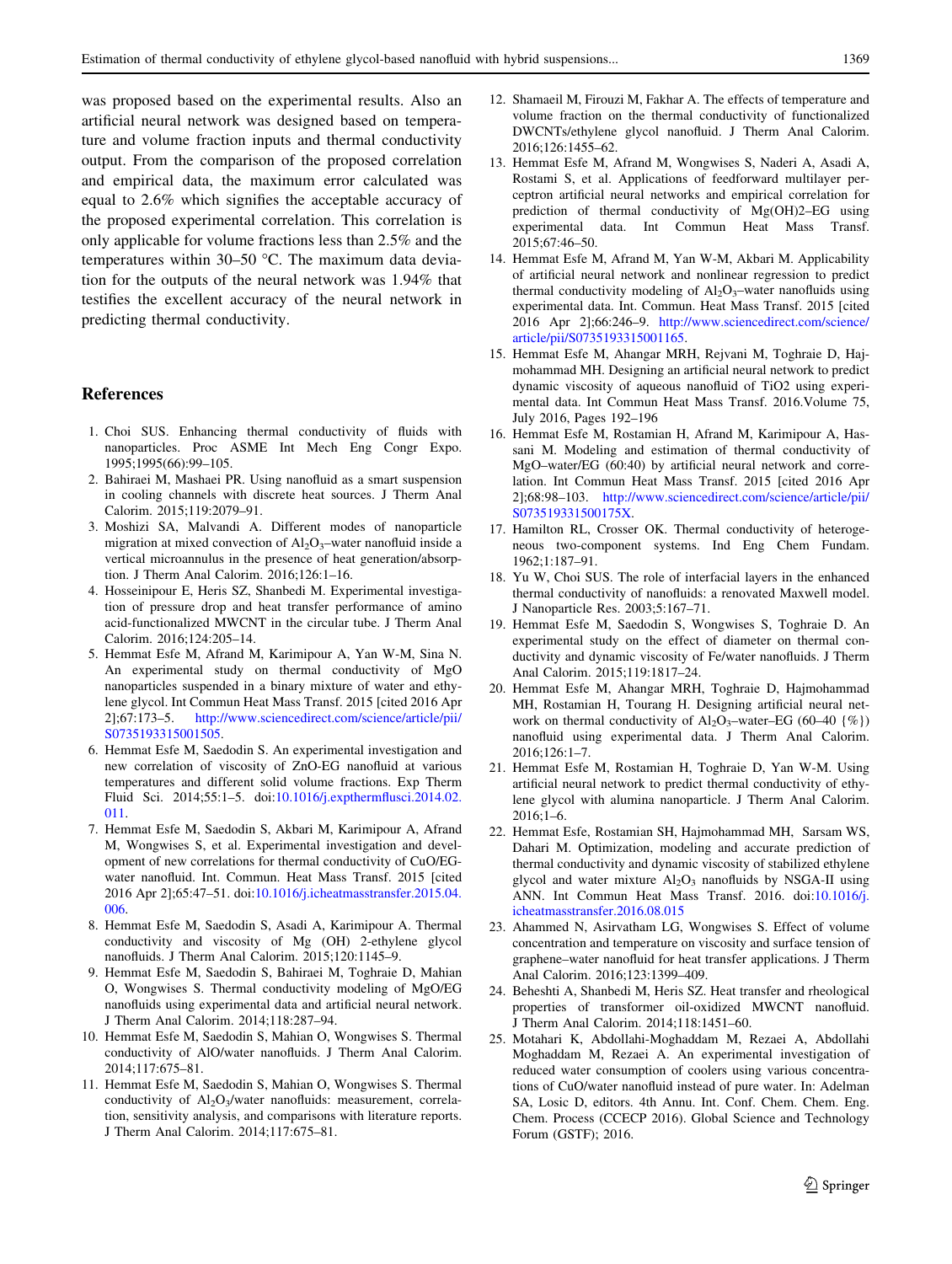- <span id="page-11-0"></span>26. Hegde RN, Rao SS, Reddy RP. Investigations on heat transfer enhancement in pool boiling with water-CuO nano-fluids. J Therm Sci. 2012;21:179–83.
- 27. Sarkar J, Ghosh P, Adil A. A review on hybrid nanofluids: recent research, development and applications. Renew Sustain Energy Rev. 2015;43:164–77. doi:[10.1016/j.rser.2014.11.023.](http://dx.doi.org/10.1016/j.rser.2014.11.023)
- 28. Hemmat Esfe M, Abbasian Arani AA, Yan WM, Ehteram H, Aghaie A, Afrand M. Natural convection in a trapezoidal enclosure filled with carbon nanotube-EG-water nanofluid. Int J Heat Mass Transf. 2016;92:76–82.
- 29. Hemmat Esfe, Motahari K, Sanatizadeh E, Afrand M, Rostamian H, Hassani M. Estimation of thermal conductivity of CNTs-water in low temperature by artificial neural network and correlation. Int Commun Heat Mass Transf. 2015 [cited 2016 Apr 2]; [http://www.sciencedirect.com/science/article/pii/S07351](http://www.sciencedirect.com/science/article/pii/S0735193315002602) [93315002602](http://www.sciencedirect.com/science/article/pii/S0735193315002602).
- 30. Hemmat Esfe M, Naderi A, Akbari M, Afrand M, Karimipour A. Evaluation of thermal conductivity of COOH-functionalized MWCNTs/water via temperature and solid volume fraction by using experimental data and ANN methods. J Therm Anal Calorim. 2015;121:1273–8.
- 31. Abbasi S, Zebarjad SM, Baghban SHN, Youssefi A, Ekrami-Kakhki M-S. Experimental investigation of the rheological behavior and viscosity of decorated multi-walled carbon nanotubes with TiO2 nanoparticles/water nanofluids. J Therm Anal Calorim. 2016;123:81–9.
- 32. Shanbedi M, Heris SZ, Maskooki A. Experimental investigation of stability and thermophysical properties of carbon nanotubes suspension in the presence of different surfactants. J Therm Anal Calorim. 2015;120:1193–201.
- 33. Hemmat Esfe M, Alirezaie A, Rejvani M. An applicable study on the thermal conductivity of SWCNT-MgO hybrid nanofluid and price-performance analysis for energy management. Appl Therm Eng; 2016. vol.111 pp 1202-1210.
- 34. Hemmat Esfe M, Yan W-M, Afrand M, Sarraf M, Toghraie D, Dahari M. Estimation of thermal conductivity of  $A1_2O_3$ /water (40%)–ethylene glycol (60%) by artificial neural network and correlation using experimental data. Int Commun Heat Mass Transf. 2016;74:125–8.
- 35. Hemmat Esfe M, Karimipour A, Yan W-M, Akbari M, Safaei MR, Dahari M. Experimental study on thermal conductivity of ethylene glycol based nanofluids containing  $Al_2O_3$  nanoparticles. Int. J. Heat Mass Transf. 2015 [cited 2016 Apr 2];88:728–34. [http://www.sciencedirect.com/science/article/pii/S001793101500](http://www.sciencedirect.com/science/article/pii/S0017931015004913) [4913.](http://www.sciencedirect.com/science/article/pii/S0017931015004913)
- 36. Hemmat Esfe M, Akbari M, Karimipour A. Mixed convection in a lid-driven cavity with an inside hot obstacle filled by an Al2O3–water nanofluid. J Appl Mech Tech Phys. 2015; 56:443–53.
- 37. Hemmat Esfe M, Saedodin S, Yan W-M, Afrand M, Sina N. Study on thermal conductivity of water-based nanofluids with hybrid suspensions of CNTs/Al2O3 nanoparticles. J Therm Anal Calorim. 2016;124:455–60.
- 38. De la Vega A, Kinloch IA, Young RJ, Bauhofer W, Schulte K. Simultaneous global and local strain sensing in SWCNT–epoxy composites by Raman and impedance spectroscopy. Compos Sci Technol. 2011;71:160–6.
- 39. Feng Q-P, Shen X-J, Yang J-P, Fu S-Y, Mai Y-W, Friedrich K. Synthesis of epoxy composites with high carbon nanotube loading and effects of tubular and wavy morphology on composite strength and modulus. Polymer (Guildf). 2011;52:6037–45.
- 40. Hemmat Esfe M, Saedodin S. Turbulent forced convection heat transfer and thermophysical properties of Mgo–water nanofluid with consideration of different nanoparticles diameter, an empirical study. J Therm Anal Calorim. 2015;119:1205–13.
- 41. Amrollahi A, Hamidi AA, Rashidi AM. The effects of temperature, volume fraction and vibration time on the thermo-physical properties of a carbon nanotube suspension (carbon nanofluid). Nanotechnology. 2008;19:315701.
- 42. Harish S, Ishikawa K, Einarsson E, Aikawa S, Chiashi S, Shiomi J, et al. Enhanced thermal conductivity of ethylene glycol with single-walled carbon nanotube inclusions. Int J Heat Mass Transf. 2012;55:3885–90. doi:[10.1016/j.ijheatmasstransfer.](http://dx.doi.org/10.1016/j.ijheatmasstransfer.2012.03.001) [2012.03.001](http://dx.doi.org/10.1016/j.ijheatmasstransfer.2012.03.001).
- 43. Munkhbayar B, Tanshen MR, Jeoun J, Chung H, Jeong H. Surfactant-free dispersion of silver nanoparticles into MWCNTaqueous nanofluids prepared by one-step technique and their thermal characteristics. Ceram Int. 2013;39:6415–25.
- 44. Chen L, Yu W, Xie H. Enhanced thermal conductivity of nanofluids containing Ag/MWNT composites. Powder Technol. 2012;231:18–20.
- 45. Jana S, Salehi-Khojin A, Zhong W-H. Enhancement of fluid thermal conductivity by the addition of single and hybrid nanoadditives. Thermochim Acta. 2007;462:45–55.
- 46. Chen L, Cheng M, Yang D, Yang L. Enhanced thermal conductivity of nanofluid by synergistic effect of multi-walled carbon nanotubes and Fe 2 O 3 nanoparticles. Appl Mech Mater.Vols. 548-549, pp. 118-123, 2014
- 47. Baghbanzadeh M, Rashidi A, Rashtchian D, Lotfi R, Amrollahi A. Synthesis of spherical silica/multiwall carbon nanotubes hybrid nanostructures and investigation of thermal conductivity of related nanofluids. Thermochim Acta. 2012;549:87–94. doi:[10.](http://dx.doi.org/10.1016/j.tca.2012.09.006) [1016/j.tca.2012.09.006.](http://dx.doi.org/10.1016/j.tca.2012.09.006)
- 48. Baghbanzadeh M, Rashidi A, Soleimanisalim AH, Rashtchian D. Investigating the rheological properties of nanofluids of water/ hybrid nanostructure of spherical silica/MWCNT. Thermochim Acta. 2014;578:53–8. doi[:10.1016/j.tca.2014.01.004](http://dx.doi.org/10.1016/j.tca.2014.01.004).
- 49. Aravind SSJ, Ramaprabhu S. Graphene–multiwalled carbon nanotube-based nanofluids for improved heat dissipation. RSC Adv 2013;3:4199–206.
- 50. Aravind SSJ, Ramaprabhu S. Graphene wrapped multiwalled carbon nanotubes dispersed nanofluids for heat transfer applications. J Appl Phys. 2012;112:124304.
- 51. Baby TT, Ramaprabhu S. Synthesis and nanofluid application of silver nanoparticles decorated graphene. J Mater Chem. 2013;21:9702–9.
- 52. Baby TT, Ramaprabhu S. Experimental investigation of the thermal transport properties of a carbon nanohybrid dispersed nanofluid. Nanoscale. 2011;3:2208–14.
- 53. Baby TT, Sundara R. Synthesis of silver nanoparticle decorated multiwalled carbon nanotubes-graphene mixture and its heat transfer studies in nanofluid. AIP Adv. 2013;3:12111.
- 54. Sundar LS, Singh MK, Sousa ACM. Enhanced heat transfer and friction factor of MWCNT–Fe3O4/water hybrid nanofluids. Int Commun Heat Mass Transf. 2014;52:73–83.
- 55. Zhang Y, Li C, Jia D, Zhang D, Zhang X. Experimental evaluation of the lubrication performance of MoS 2/CNT nanofluid for minimal quantity lubrication in Ni-based alloy grinding. Int J Mach Tools Manuf. 2015;99:19–33.
- 56. Megatif L, Ghozatloo A, Arimi A, Shariati-Niasar M. Investigation of laminar convective heat transfer of a novel Tio2–carbon nanotube hybrid water-based nanofluid. Exp Heat Transf. 2016;29:124–38.
- 57. Nimmagadda R, Venkatasubbaiah K. Multiphase approach on heat transfer performance of micro-channel using hybrid carbon nanofluid. In: ASME 2015 13th Int. Conf. Nanochannels, Microchannels, Minichannels collocated with ASME 2015 Int. Tech. Conf. Exhib. Packag. Integr. Electron. Photonic Microsystems. American Society of Mechanical Engineers; p. V001T04A050-V001T04A050.